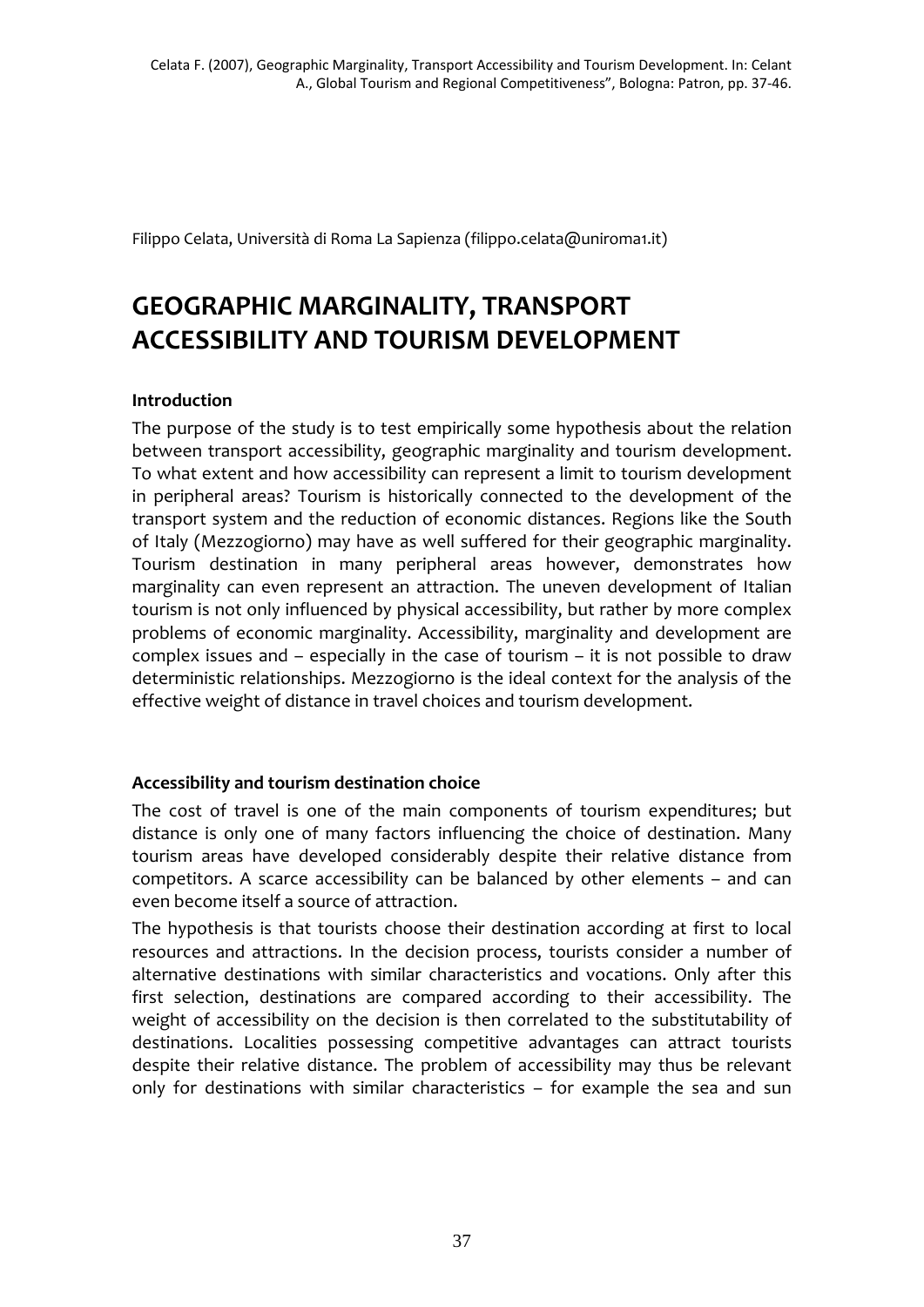model of tourism – and not for unique places like historic cities and naturalistic sites. Accessibility per se cannot represent a source of competitiveness. We need to reverse the usual representation of the relation between peripherality, accessibility and local development: competitive advantages do not arise from being closer to the market, but from the ability to use and promote the local attractive potential to reduce the weight of distance. If a destination is unique – accessibility has no influence on its attractiveness.

## **For a measure of tourism accessibility**

On the Base of a matrix on the origin and destination of tourism flows, I developed a traffic forecasting model showing the distribution of flows in two different transport modes (air travels and car travels), and the circulation of flows through a network distinguished in high‐speed and low‐speed routes.

This model allows the calculation of two tourism accessibility indicators:

1) an accessibility indicator measuring the potential average travel-time to reach the locality (see fig.1);

2) an access indicator measuring the effective average travel-time to reach the destination in the year 2000, calculated using data on the origin of tourism flows for each provincia of Mezzogiorno.

The indicators are expressed in average travel-time (hours). The formula for their calculation is the same. The difference is that to calculate the access indicator, data refers to the effective tourism arrivals to the locality; for the calculation of the potential indicator of accessibility data refer to the spatial distribution of global tourism demand.

The accessibility indicator allows the definition of tourism iso-accessibility lines – as showed in figure 1 for Italian Mezzogiorno - referring to half-an-hour intervals between 4,5 and 10,5 hours of average travel time.

Accessibility is a measure of the locality average distance from its whole market potential, while the access indicator can represent a measure of the average size of the effective market area for each locality. The evaluation of the weight of accessibility can only be obtained through the comparison of access and accessibility.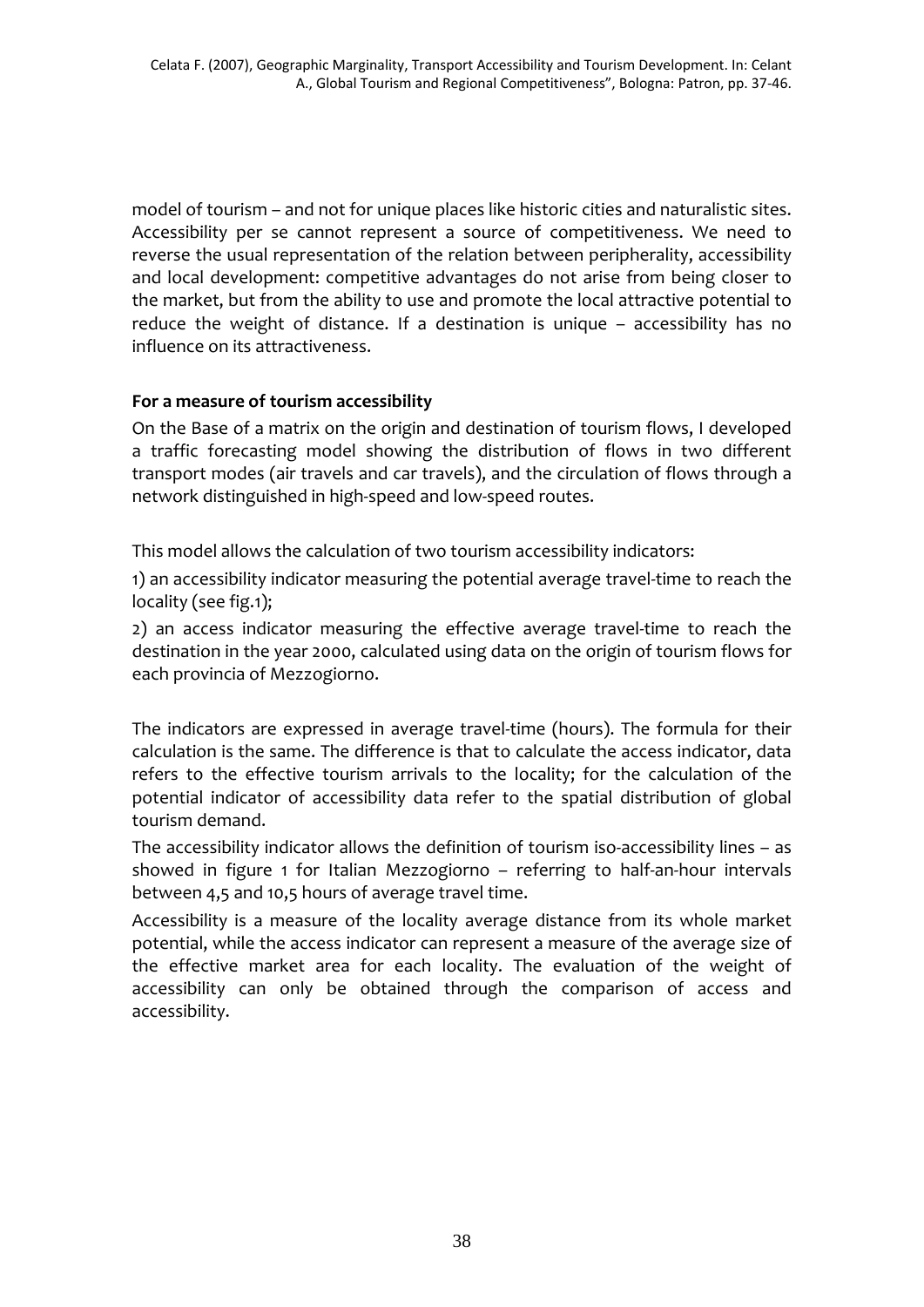Celata F. (2007), Geographic Marginality, Transport Accessibility and Tourism Development. In: Celant A., Global Tourism and Regional Competitiveness", Bologna: Patron, pp. 37‐46.

*Fig. 1 – Tourism iso‐accessibility lines*

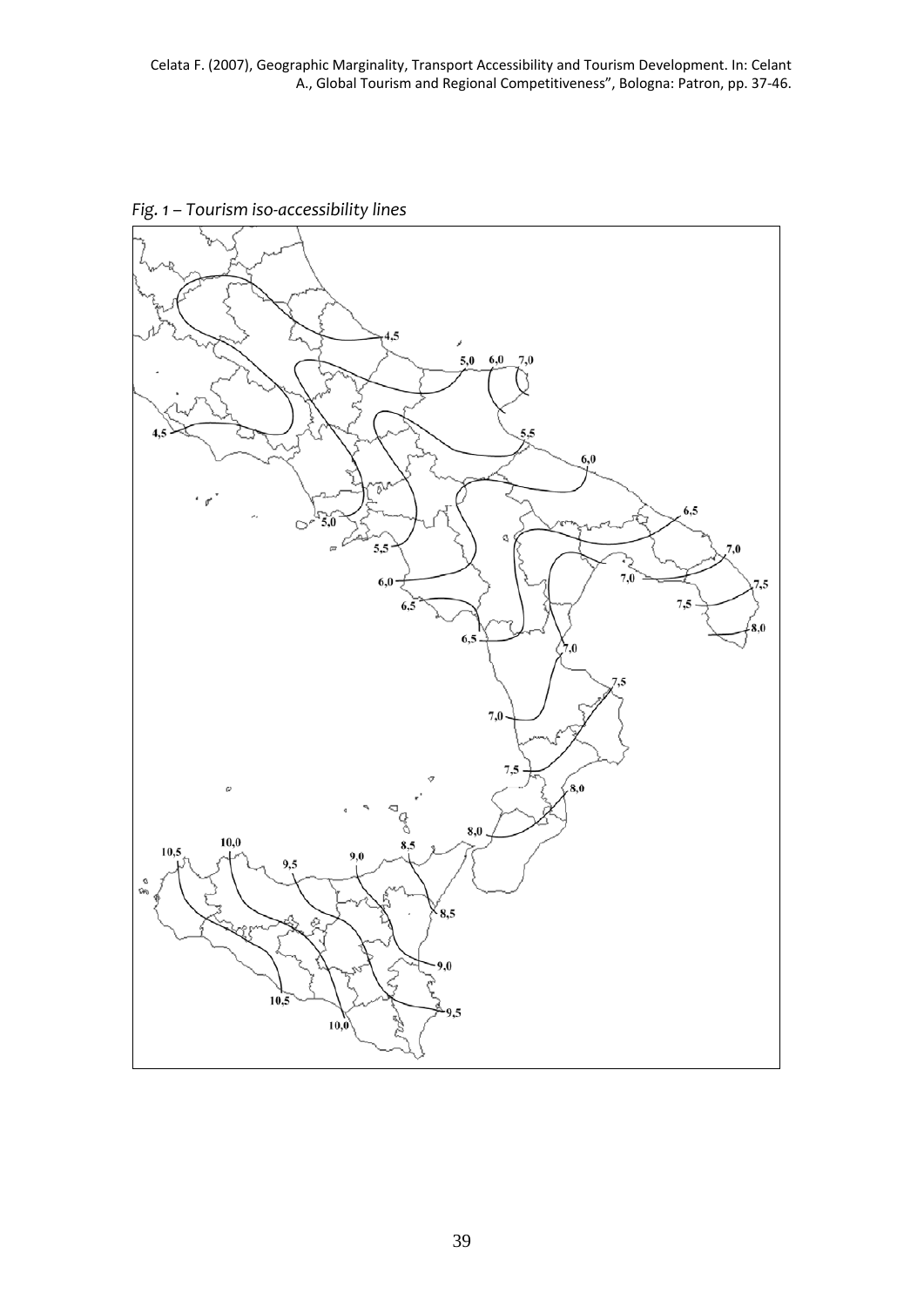#### **4. Transport accessibility and tourism competitiveness**

To verify the weight of accessibility on the distribution of tourism flows, the two indicators can be correlated within each other and with other indicators expressing the degree of development and competitiveness of Italian provincie.



*Fig.2 – Access and accessibility in Southern Italy provinces*

From the analysis of correlations (see figures 2, 3 and 4) it is possible to extrapolate a few considerations: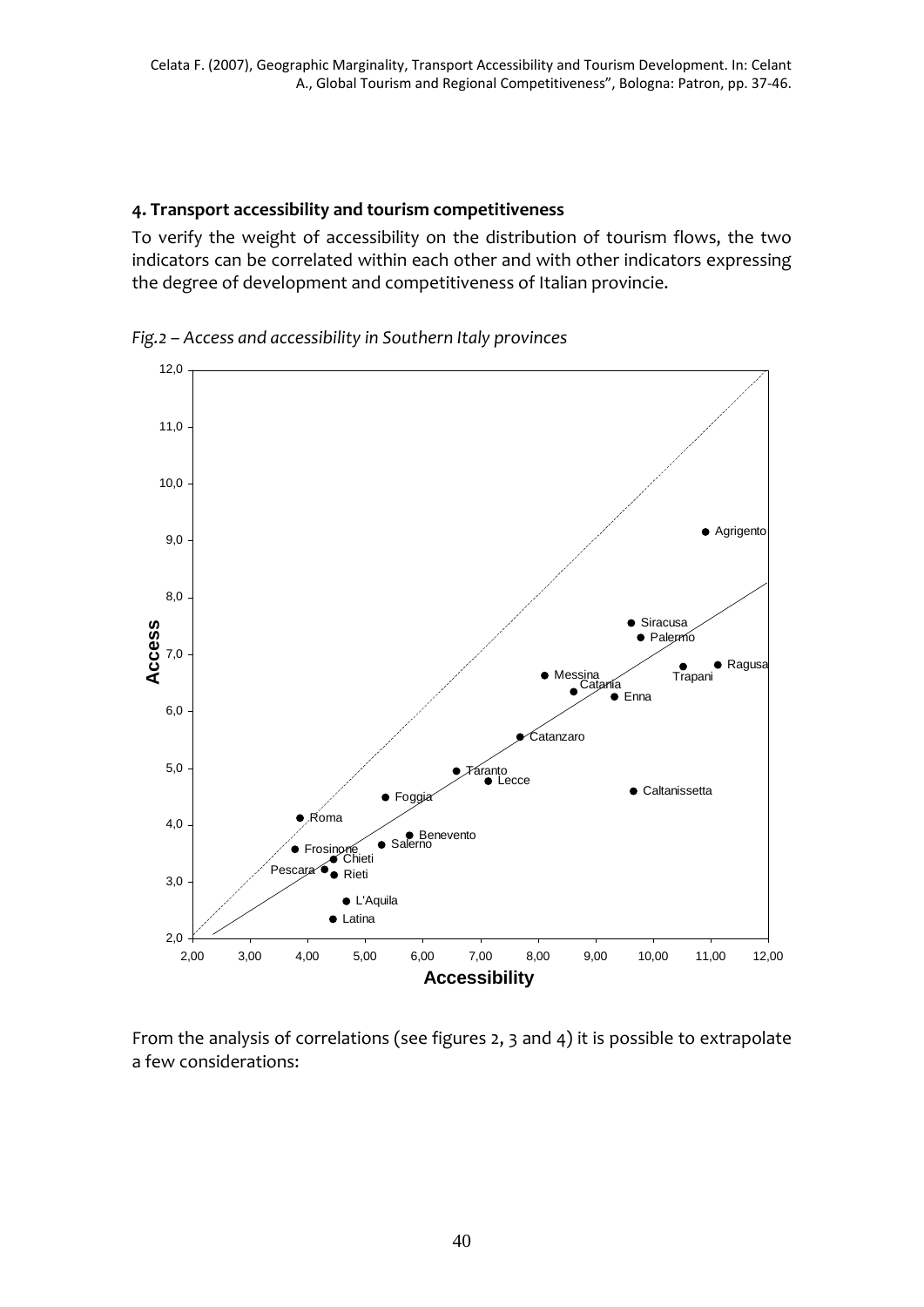1) The measure of access – except then in the case of Rome – is always inferior to that of accessibility; accessibility have thus a weight on the distribution of flows, measured by the distance of the correlation line between access and accessibility, and the 45 degrees line in figure 2. The two indicators however have a strong correlation (0,89). Accessibility per se can only explain a 10% of the distribution of flows.



*Fig.3 – Transport accessibility and tourists flows, 2000*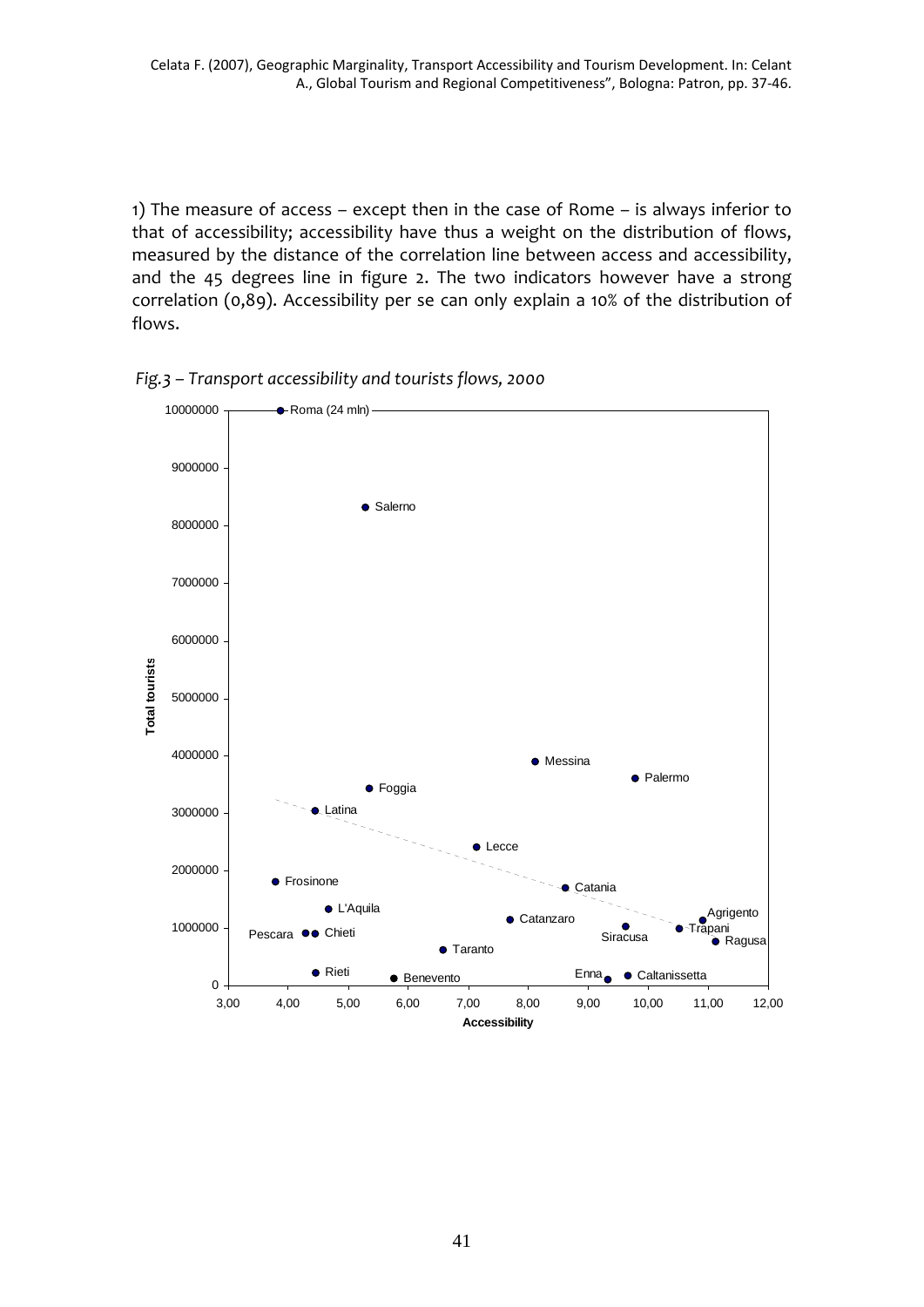2) There is a correlation between accessibility and the amount of tourists in each locality (fig.3), but is extremely low (‐0,33). This correlation is higher along the Adriatic coast – for example. It is null in the case of historical cities and in general for the most attractive destinations.

3) The correlation between accessibility and foreign tourism moreover, is ‐0,28. Domestic tourism is thus more sensible then foreign tourism to accessibility.

4) There's a 0,61 correlation between accessibility and "proximity tourism" (the amount of tourists flows that origin from the same region of the destination). Again, this relation is stronger for beach tourism destinations along the Adriatic coast.

Accessibility has thus an influence on the distribution of tourism flows, but can only explain a small part of this distribution. Tourists seem to choose their destination in Southern Italy with little reference to accessibility and travel-times. If this is true in general we can distinguish between sea and sand destinations for which the influence of accessibility on the distribution of flows is strong, and localities like historical cities and archaeological sites where this influence is null (like Salerno, Palermo, Agrigento).

The weight of accessibility – moreover – is different for different categories of tourists, and seems to be higher for tourists with a lower expenditure propensity. See tourism, proximity tourism and family tourism – despite an higher length of stay ‐ seems to be more sensible to accessibility then city tourism and foreign tourism.

# **5. Tourism accessibility and transport policies options**

<u>.</u>

The accessibility model can also be used to evaluate the impact of different transport policy options on tourism development. Figure 4 shows what will be the impact in terms of travel-time savings of three different kind of intervention:

The improvement of the primary road network through his conversion in high speed freeways (hypothesis A in figure 4).

The construction of an airport in each destination (hypothesis B in figure 4).

A policy that discourages the use of car in favour of air travels (the hypothesis C in figure 4)1.

 $1$  The hypotesis is that the quote of tourists travelling by car decreases to 70% for domestic flows and 60% for foreign flows, in respect to actual 76% and 70%, as shown in table 1.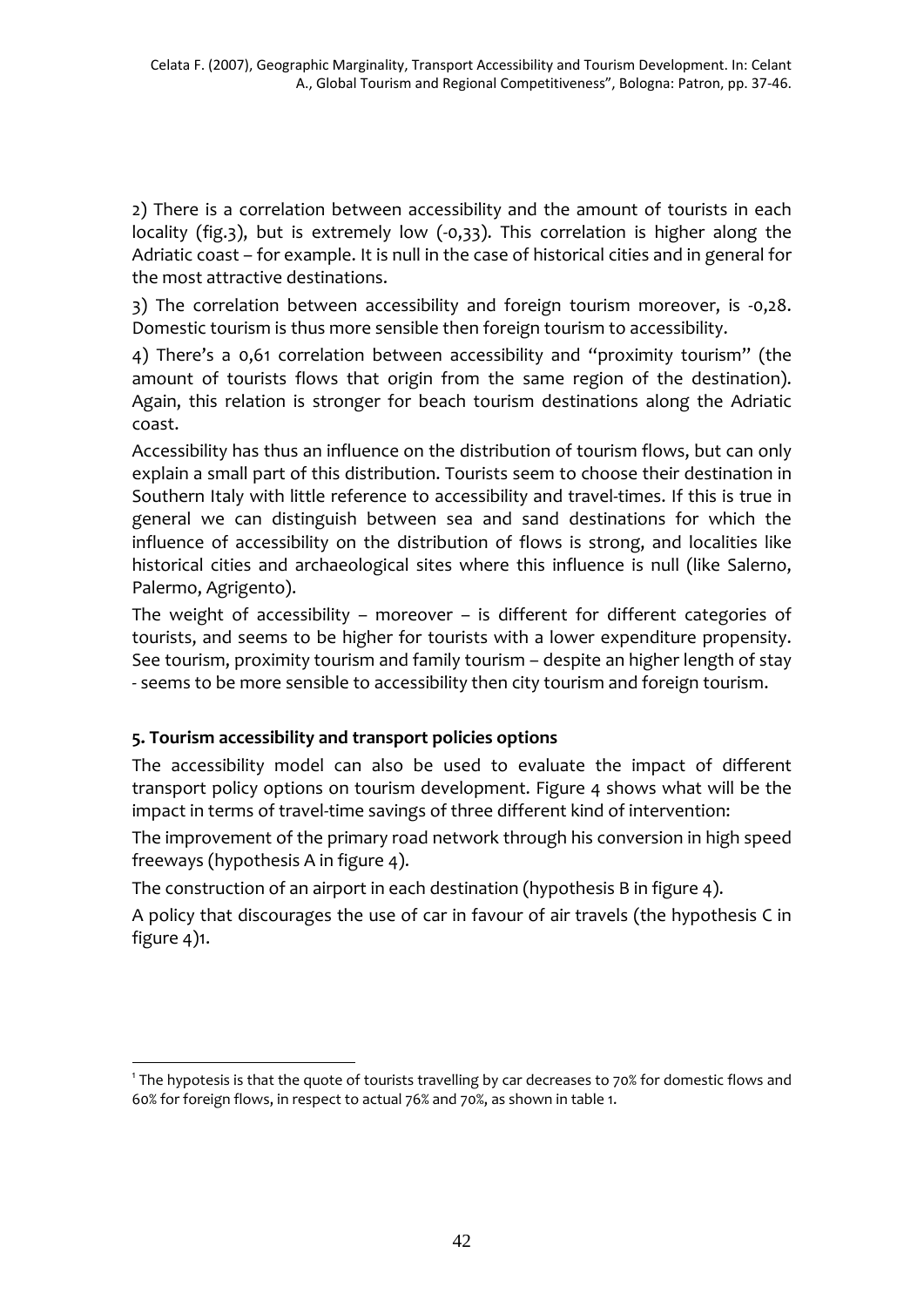

## *Fig.4 – Tourism accessibility and transport policy hypothesis*

43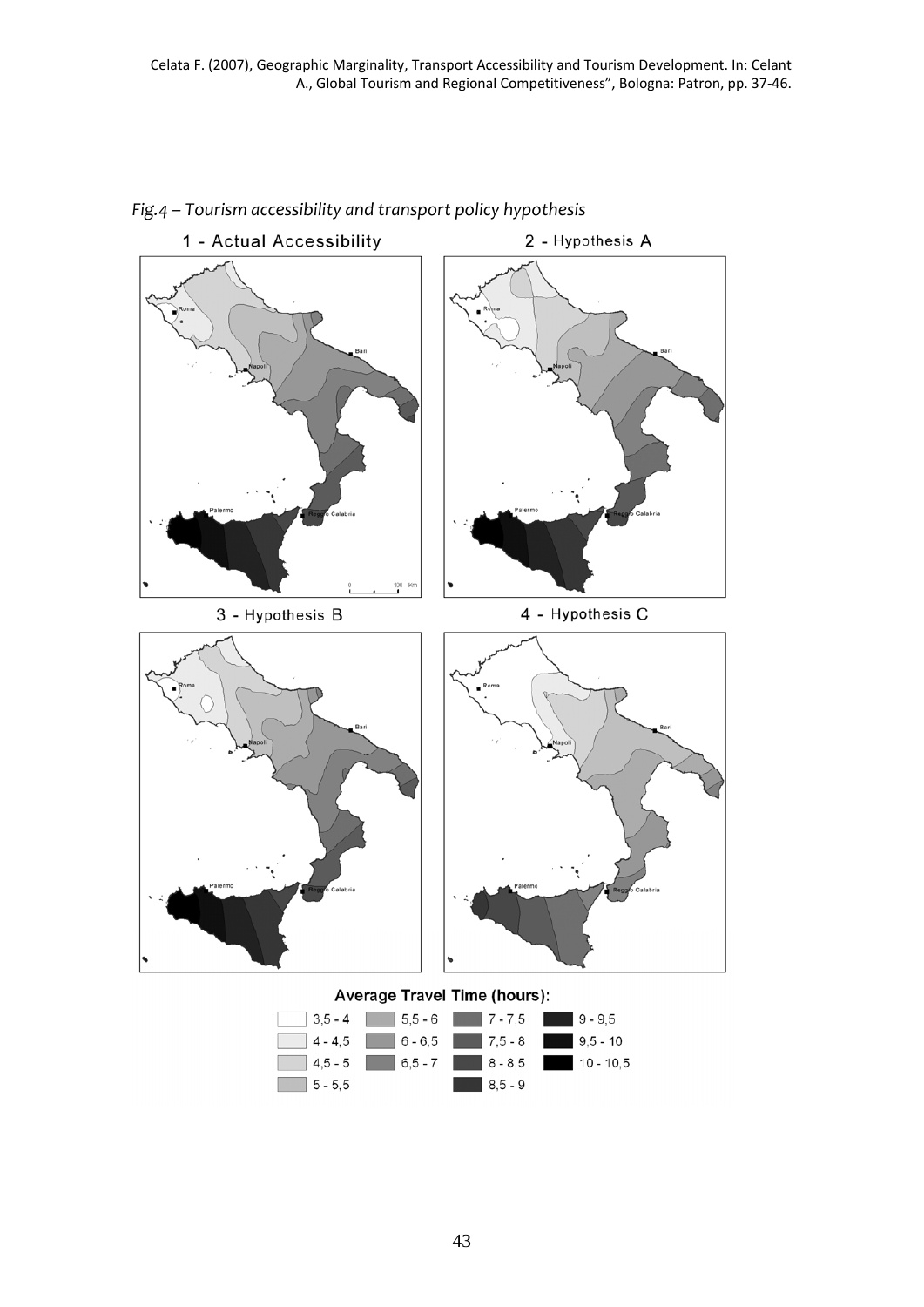The construction of new highways per se, will have an influence on the distribution of flows which is limited ‐ the model shows a reduction of less then half an hour in average travel‐times ‐ and differentiated: it would favour localities which are more sensible to accessibility and contribute to attract tourists with a lower expenditure propensity. The construction of airports will have an impact which is even lower. This is due to the limited number of tourists actually travelling by plane (see tab.1).

|                          | Car  | Train | Airplane Other |     | Total |
|--------------------------|------|-------|----------------|-----|-------|
| Total passengers (1998)  | 90,9 | 5,8   | 1,0            | 2,3 | 100,0 |
| Domestic tourists (1998) | 75,8 | 11,5  | 3,3            | 9,4 | 100,0 |
| Foreign tourists (1996)  | 69,9 | 7,9   | 15,7           | 6,5 | 100,0 |

*Tab. 1 – Passengers travels in Italy ( %)*

Source: ISTAT

# **6. The local dimension of accessibility**

The three hypothesis are all unrealistic, as well as the indicators used to evaluate their impact. The model shows however how transport problems are complex and interrelated, and that the notion of distance is – at least – relative.

The main problem of Italian transport system is the prevalence of street movements over other modes of transport, as shown in table 1, which has in turn the consequences of increasing average travel‐times, increasing congestion of road networks, pollution and so on. In this frame it is easy to demonstrate that the higher impact would come from a policy that discourages the use of car in favour of air travels (see hypothesis C in figure 4).

This prevalence has in turn many reasons ‐ related to the historical process of Italian transport system development - that cannot be easily removed. In the case of tourism, transport choices are not only influenced by the need to reach the destination (global accessibility), but also and mostly by the need to move and to use the destination (local accessibility). The inadequacies of local mobility systems – the inadequacies of public transport, for example ‐ has a great influence on the prevalence of car movements.

These complex and interrelated problems will not be solved – but rather exasperated – by an increase in the extension of the road network, as it is actually being programmed at the national level. It would be much more cost-effective to act at the regional level, discouraging street movements, increasing the capillarity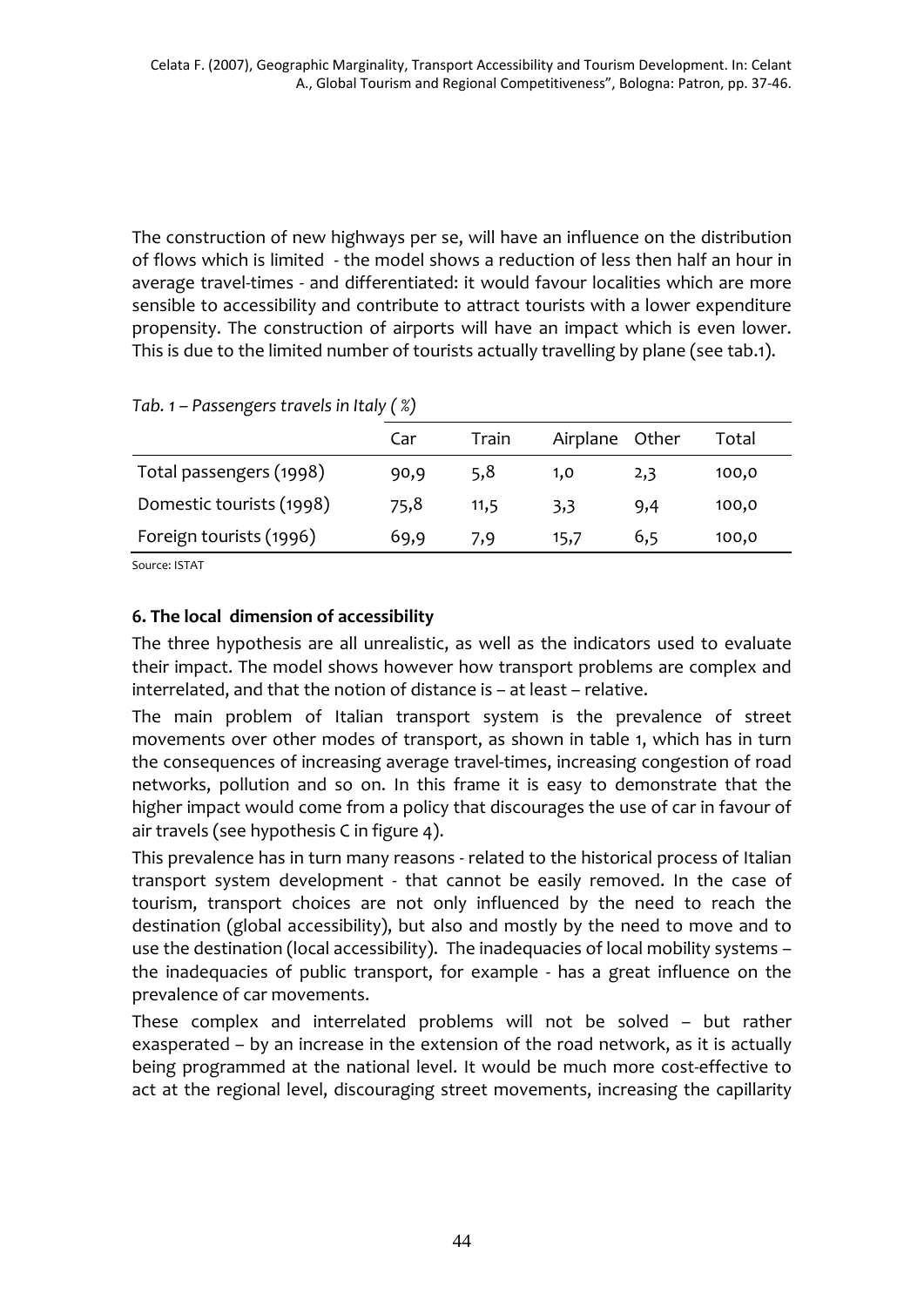of local networks, improving public transport and opening the great number of airports which have been constructed in southern regions, but which are in many cases not operating.

In an era of globalization and in an information society, the same notion of distance should be reformulated, as it become relative and almost immaterial. Localities should not seek to increase accessibility and reduce physical distances. Rather, they should promote those endogenous resources that reduce the weight of accessibility to zero, and communicate the image of a tourism experience which is unique and easy to use.

## **REFERENCES**

- S. BARADARAN, F. RAMJERDI (2001), "Performance of Accessibility Measures in Europe", in *Journal of Transportation and Statistics*, Royal Institute of Technology
- A.K COPUS. (1999), "Accessibility and Peripherality Indicators", in DETR, Peripherality and Spatial Planning (Interim Report), Scottish Agricultural College, Aberdeen
- P. COSTA et al. (1996), "Accessibility, mobility conditions, and tourism development. The case of Southern Italy", in *Quaderni CISET‐Università di Venezia*, n.12, pp.25‐36
- J.L. CROMPTON, S.‐S. KIM (2001), "The Influence of Cognitive Distance in Vacation Choice", *Annals of Tourism Research*, Vol.28, No.2, pp.512–515
- J. GUTTIEREZm P. URBANO (1996), "Accessibility in the European Union: The Impact of the Trans‐European Road Network", in Journal of Transport Geography, n.4, pp.15‐25
- E. HOOVER (1948), The Location of Economic Activity, McGraw, NY
- S. J. PAGE (1999), Transport and tourism, Harlow, Addison Wesley, Longman
- S.L.J. SMITH (1997), Tourism Analysis, Harlow, Addison Wesley, Longman
- K. SPIEKERMANN, J. NEUBAUER (2002), "European Accessibility and Peripherality: Concepts, Models and Indicators", in Nordregio Working Paper, n.9